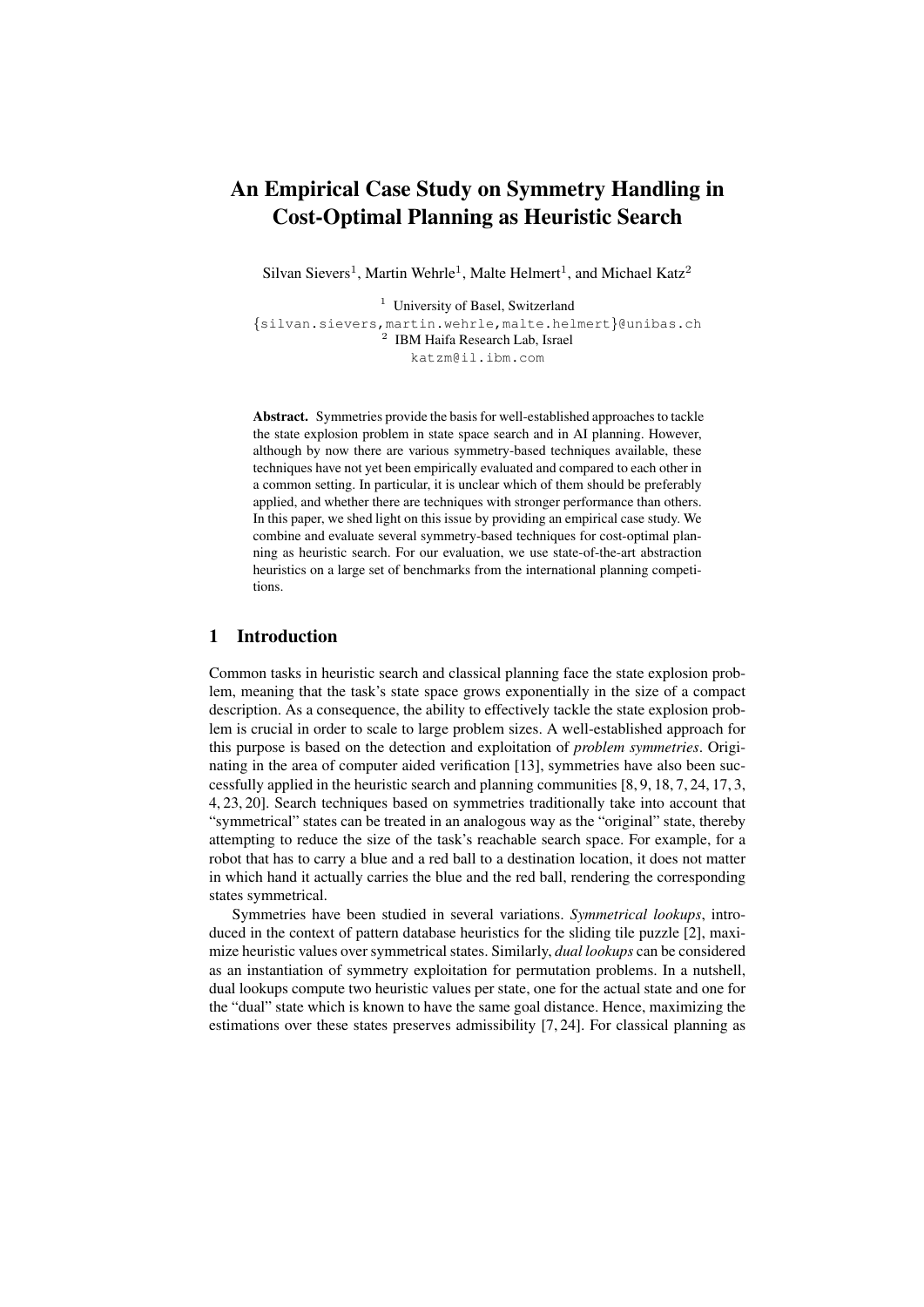heuristic search, symmetries have been applied to prune symmetrical states explicitly [17, 3]. In addition, Sievers et al. [23] recently studied symmetries on a factored level for computing abstraction heuristics based on the merge-and-shrink framework [12]. Apparently, each of these techniques has shown to be useful in a particular context, but from a more global point of view, it is unclear which technique should be applied in which setting, if there are techniques that perform stronger than others, and if they can be combined to increase performance even further.

In this paper, we provide an empirical evaluation of these symmetry techniques. As the planning community offers a large and diverse benchmark set from the international planning competitions, we perform our study in the context of domain-independent planning. Our evaluation includes symmetries for cutting the search space as well as for computing merge-and-shrink heuristics. Furthermore, we adapt the concept of symmetrical and dual lookups to planning. While Shleyfman et al. [20] have shown that several planning heuristics are invariant under symmetries, this is presumably not the case for abstraction heuristics like merge-and-shrink, which are subject to our study.

# 2 Background

A SAS<sup>+</sup> planning task [1], augmented with operator costs, is defined as a tuple  $\Pi$  =  $\langle V, O, s_0, s_*$ , cost) consisting of a finite set V of finite-domain state variables, a finite set of operators  $\mathcal{O}$ , an initial state  $s_0$ , a goal  $s_{\star}$ , and an operator cost function cost. States are defined by mappings from the variables in  $V$  to corresponding values in their domains. The goal description is specified as a conjunction of variable/value pairs (also called *facts*). An operator consists of a precondition and an effect which are both represented as conjunctions of facts. An operator  $o$  is applicable in a state  $s$  if  $o$ 's precondition complies with s, and applying o in s yields the successor state  $s(o)$  by setting o's effect variables in s accordingly. A plan is a sequence of operators that is sequentially applicable in  $s_0$  and leads to a state that complies with the goal  $s_{\star}$ . The cost of a plan  $\pi$  is the sum of the costs of operators in the plan. A plan  $\pi$  is called optimal if its cost is minimal among all plans. A planning task  $\Pi$  induces a state transition graph  $\mathcal{T}_{\Pi}$ , where  $\mathcal{T}_{\Pi}$ 's vertices are  $\Pi$ 's states, and there is an edge between states s and s' if there is an operator *o* that is applicable in *s* and  $s' := s(o)$ .

We will provide a short introduction to techniques that exploit symmetries for different purposes. We refer to the literature for details and more formal descriptions.

### 2.1 Structural Symmetries & Orbit Space Search

We base on the notion of *structural symmetries* (called symmetries for short in the following) which have recently been introduced by Shleyfman et al. [20]. Such symmetries map facts to facts and operators to operators in a way that forces the induced mapping on the state transition graph  $T_{II}$  to be an automorphism of  $T_{II}$  that maps goal nodes to goal nodes. Symmetries induce equivalence relations on  $\mathcal{T}_{II}$ 's nodes, i.e. on the set of  $\Pi$ 's states. Two states s and s' are in the same equivalence class if there is a symmetry  $\sigma$  such that  $\sigma(s) = s'$ .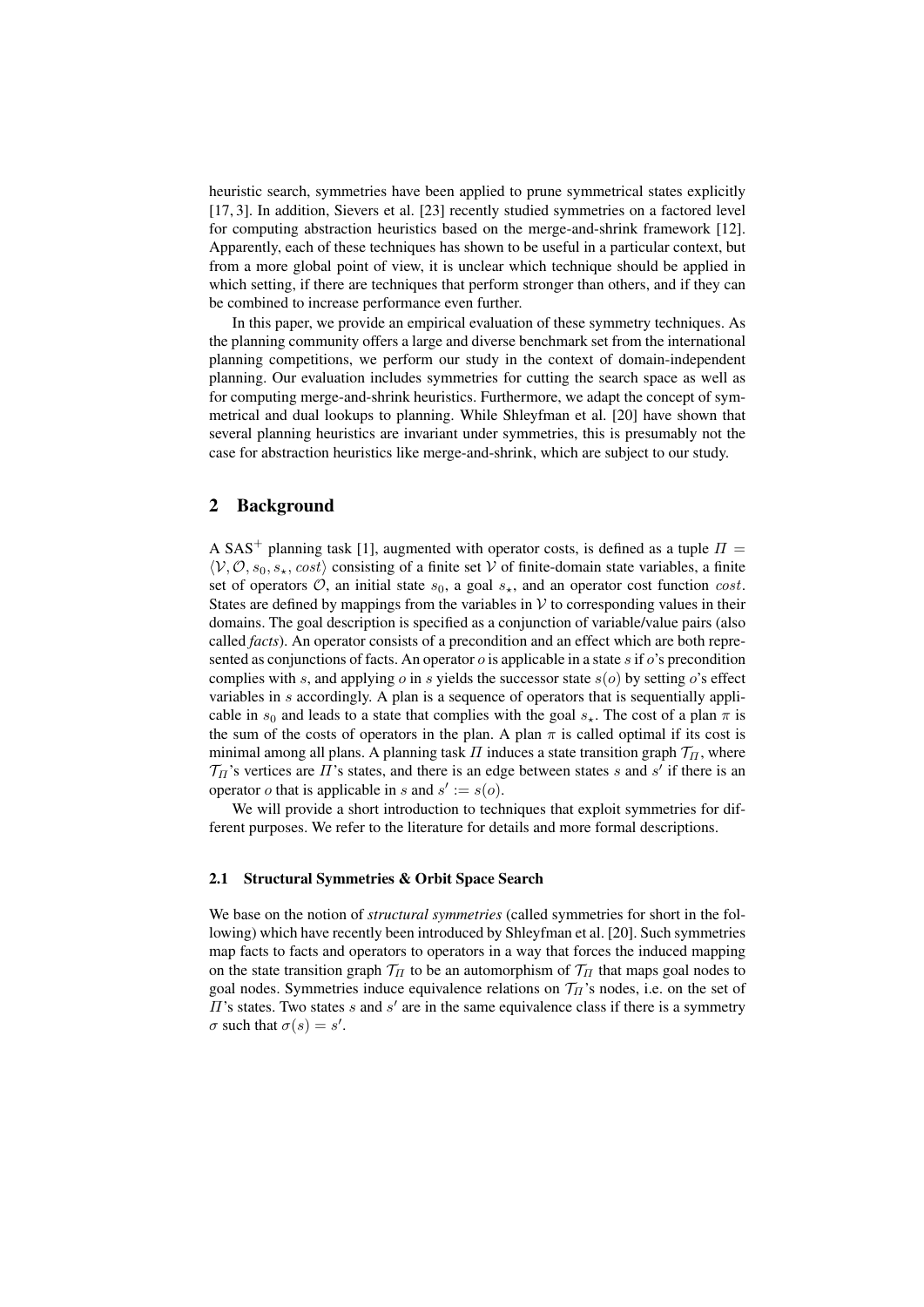In general, finding the coarsest equivalence relation is NP-hard [15]. Hence, in practice, an equivalence between two states s and s' is established via a *procedural* mapping  $C : S \rightarrow S$  from states to states in their equivalence class which induces an over-approximation of the coarsest equivalence relation. Two states  $s$  and  $s'$  are said to be equivalent if they are mapped to the same state by  $C$ . The equivalence classes induced by C are called *orbits*. Pruning algorithms based on symmetry elimination only consider the orbits instead of all states. In the following, we consider symmetry elimination based on *orbit space search* [5]. Orbit space search performs the search directly on the space induced by the orbits of all states: For all encountered states s, a symmetrical representative of the orbit of s is computed and used for the further search.

#### 2.2 Factored Symmetries & Merge-And-Shrink

Symmetries have also been studied on a factored level [23] for computing merge-andshrink (M&S) heuristics [12]. Merge-and-shrink heuristics represent a popular class of abstraction heuristics. Starting from the "atomic" abstractions that represent the projection on single variables, the merge-and-shrink computation iterativeley selects two elements from the current set of abstractions, possibly unifies abstract states in one or both abstractions so that the product of their sizes respects a given size limit (the so-called *shrink* step), and then computes the synchronized product of the two abstractions (the so-called *merge* step). The resulting synchronized product replaces the two abstractions, and the process repeats until one abstraction is left.

In this framework, for a given set of abstractions  $\Theta$  during the computation of merge-and-shrink, *factored symmetries* capture *locally* symmetrical aspects of (some of) the abstractions in  $\Theta$ . Such symmetries can be used for lossless shrinking and to devise merging strategies for computing merge-and-shrink abstractions by preferably merging those abstractions that are affected by common factored symmetries.

#### 2.3 Symmetrical Lookups

The concept of symmetrical lookups has been successfully proposed in the area of search, but has not been evaluated in the planning area so far. We have adapted symmetrical lookups for planning as follows: For a given heuristic  $h$  and state  $s$ , we define the heuristic value  $\bar{h}(s)$  for s as the maximum of  $\{h(s), h(s^1), \ldots, h(s^m)\}\$ , where  $s^i$ for  $i \in \{1, \ldots, m\}$  are states located in the same orbit as s (i.e. states symmetrical to state s). From a theoretical point of view, there is no further restriction on the set  $S = \{s^1, \ldots, s^m\}$  of symmetrical states. At the extreme ends of the spectrum, S could be empty (i.e. no symmetrical lookups are performed), or could contain the whole set of states from the orbit of s (which is presumably expensive to compute in practice). From a practical point of view, several strategies to compute  $S$  are possible, and it remains an experimental question to find the sweet-spot of the tradeoff to increase the heuristic values as much as possible, while still being efficiently computable.

While the use of symmetrical lookups preserves the admissibility of a given heuristic h, it generally renders h to be *inconsistent*, which means that the resulting heuristic  $\bar{h}$  does no longer satisfy the equality  $\bar{h}(s) \leq \bar{h}(s') + cost(o)$ , where s' is the successor state of s when operator o is applied. To alleviate this problem, *bidirectional pathmax*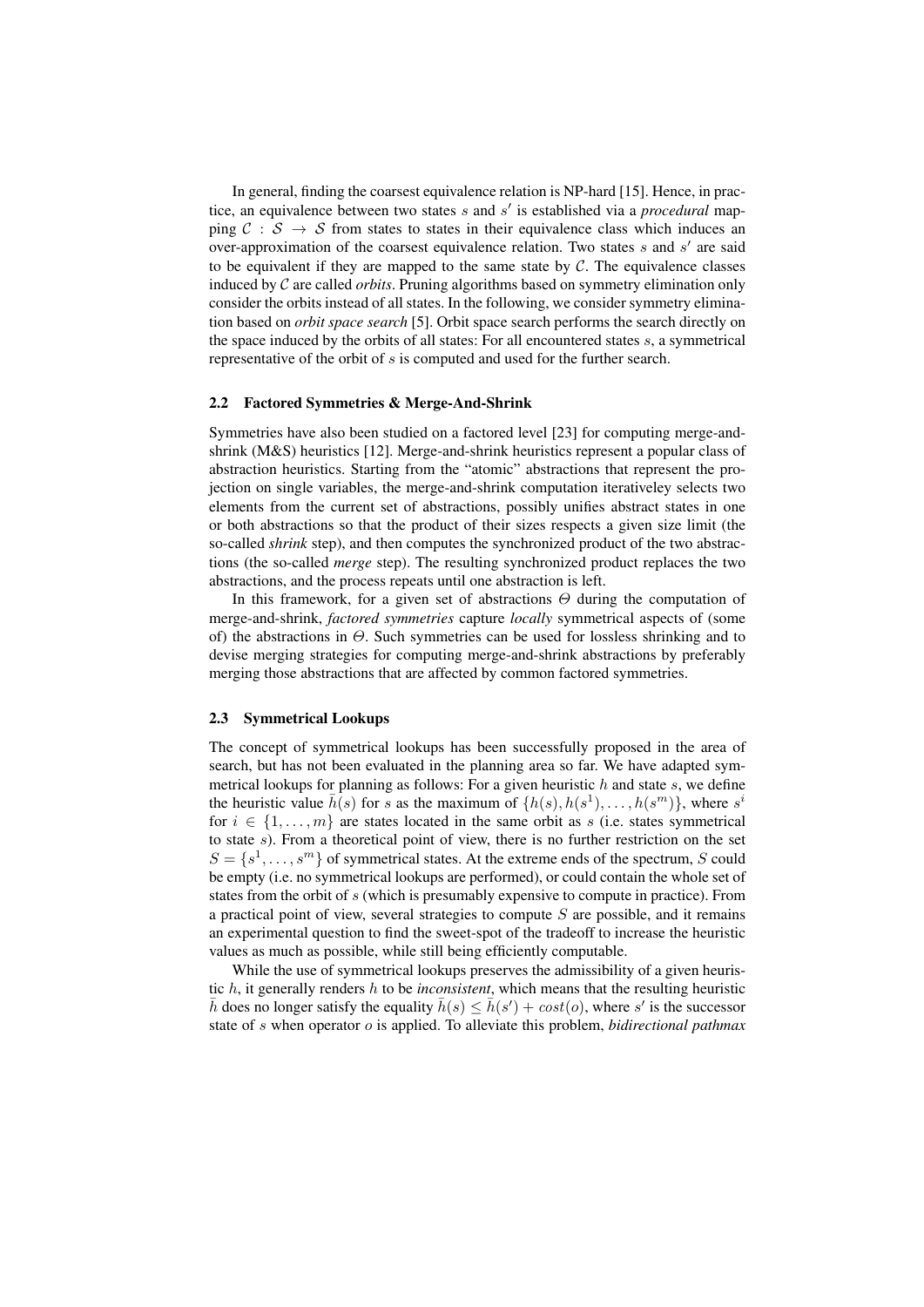*(BPMX)* has been proposed and successfully applied in the heuristic search community [6]. Informally speaking, BPMX "repairs" inconsistent jumps in the heuristic values for s and successor state  $s(o)$  (and vice versa) by adapting the values accordingly. Like symmetrical lookups, BPMX has not been applied in the planning context. Because symmetrical lookups as we adapted them to planning face the same problem of rendering heuristic values inconsistent, we also adapt BPMX to planning: whenever a node is expanded, the heuristic values of its successors are recursively updated up to a given recursion depth.

## 3 Experimental Study

 $\overbrace{n}$ 

We evaluate the previously discussed symmetry techniques for classical planning using A<sup>\*</sup> search or orbit space search in combination with several abstraction heuristics from the planning literature. All techniques are implemented in the Fast Downward planner [11]. We use the optimal benchmarks from the International Planning Competition (IPC) up to IPC2011 with language features supported by the investigated heuristics (44 domains with a total of 1396 tasks). All experiments are performed on computers with Intel Xeon E5-2660 CPUs running at 2.2 GHz and with a time bound of 30 minutes and a memory bound of 2 GB, as common in IPCs. We compute both structural symmetries and factored symmetries with the graph automorphism tool *Bliss* [14].

## 3.1 Symmetries in Common Planning Benchmarks

In a first experiment, we investigate the occurrence of symmetries in the set of considered planning benchmarks. To the best of our knowledge, despite the success of symmetry handling in planning, no previous work has *quantitatively* analyzed the occurrence of symmetries in commonly used planning benchmarks so far. In the following, we report the number of tasks of every domain in which we discovered at least one nontrivial symmetry generator, the sum and the median of such generators aggregated over all tasks of every domain, as well as the number of discovered symmetry generators of different *orders*. <sup>3</sup> Table 1 lists the data.

The first and general observation we make (columns 2 and 3) is that there are lots of symmetries in this standard set of planning benchmarks, even more than one might have expected. In particular, only 3 domains (Blocksworld and the two Parcprinter domains) do not expose a symmetry in any task, and in 1103 tasks symmetries do occur. Furthermore, in 38 out of 44 domains, more than half of the tasks contain symmetries, and in most of these 38 domains, almost all the tasks are symmetrical. This huge number of symmetries is remarkable as the domains stem from quite different areas, covering both academic and real-world scenarios. It shows that symmetries are a quite general concept that often occurs in practice. Obviously, the large number of symmetries particularly explains the recent success of the symmetry techniques evaluated in planning.

<sup>&</sup>lt;sup>3</sup> The order of a generator  $\sigma$  is defined as the smallest number of function compositions with itself that yields the identity function, i.e.  $order(\sigma) = n$  if n is the smallest number with  $\sigma \circ \ldots \circ \sigma = id.$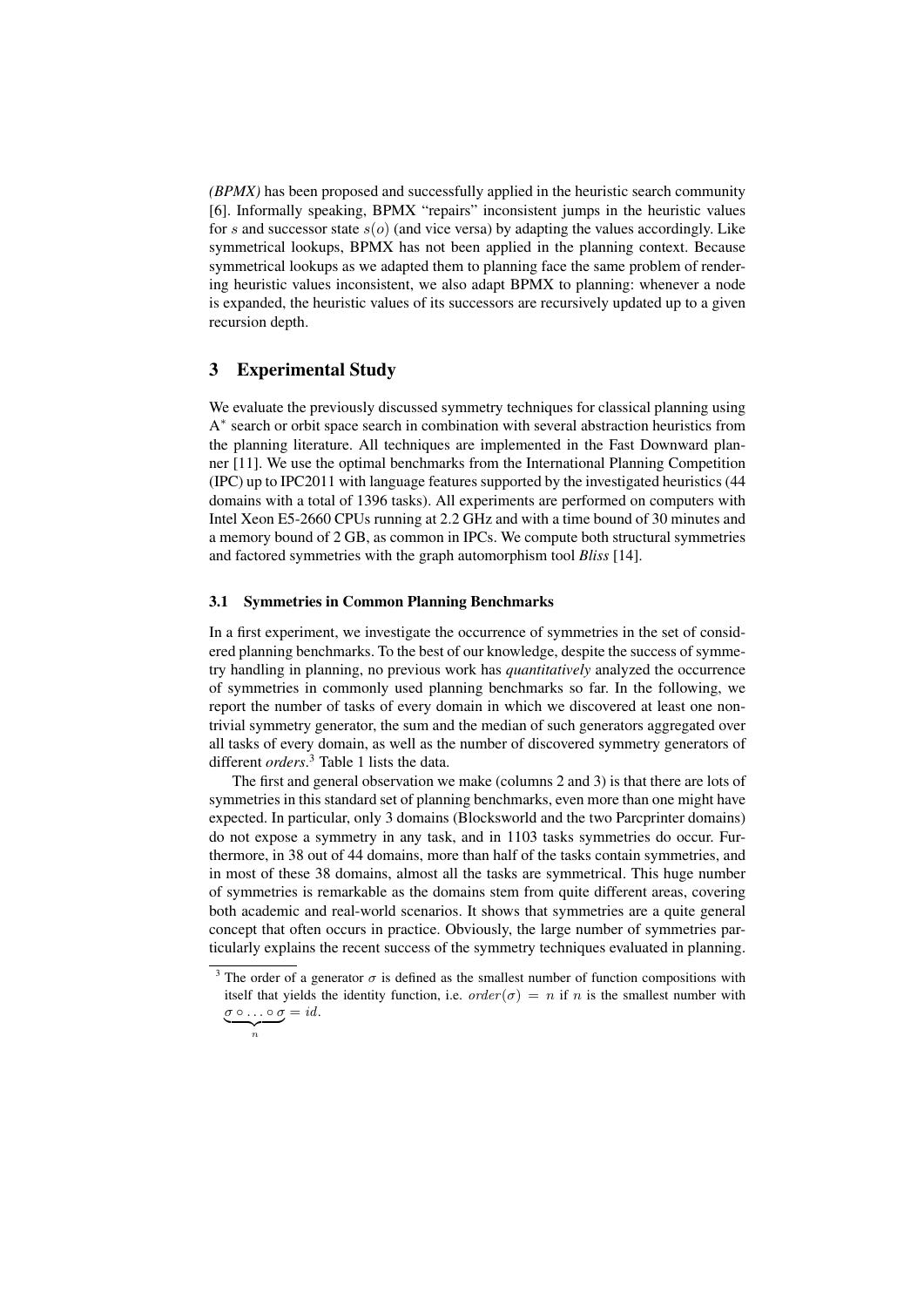|                      | # tasks |                |              | # generators   | # generators of order |    |                |              |
|----------------------|---------|----------------|--------------|----------------|-----------------------|----|----------------|--------------|
|                      | total   | symm           | sum          | median         | $\overline{c}$        | 3  | 4              | 5            |
| airport              | 50      | 42             | 205          | 4              | 205                   | L, | ä,             | ä,           |
| barman-11            | 20      | 20             | 73           | $\overline{4}$ | 73                    | ä, | ۰              |              |
| blocks               | 35      | $\mathbf{0}$   | $\mathbf{0}$ | $\overline{0}$ | $\mathbf{0}$          | ä, | ÷,             | ä,           |
| depot                | 22      | 22             | 118          | $\overline{4}$ | 118                   | ä, | ä,             |              |
| driverlog            | 20      | 20             | 85           | 3              | 85                    | ä, | ä,             | L.           |
| elevators-08         | 30      | 20             | 38           | 1              | 38                    |    |                |              |
| elevators-11         | 20      | 13             | 23           | 1              | 23                    |    |                |              |
| floortile-11         | 20      | 20             | 48           | $\overline{c}$ | 48                    |    |                |              |
| freecell             | 80      | 1              | 1            | $\theta$       | 1                     | L, |                | ä,           |
| grid                 | 5       | 5              | 27           | 5              | 27                    |    |                |              |
| gripper              | 20      | 20             | 460          | 23             | 460                   | ä, | ÷,             | ä,           |
| logistics00          | 28      | 28             | 116          | 3.5            | 116                   |    |                |              |
| logistics98          | 35      | 35             | 2757         | 51             | 2756                  | 1  | ä,             | ä,           |
| miconic              | 150     | 141            | 1893         | 13             | 1892                  | 1  | ä,             | L,           |
| mprime               | 35      | 35             | 649          | 15             | 649                   | L  | ä,             | ÷            |
| mystery              | 30      | 28             | 471          | 10.5           | 471                   | ä, | ä,             | L,           |
| nomystery-11         | 20      | 20             | 54           | 2.5            | 54                    | í. |                |              |
| openstacks-08        | 30      | 30             | 221          | 7              | 221                   | ä, | ÷,             |              |
| openstacks-11        | 20      | 20             | 149          | 7              | 149                   | ä, |                | L,           |
| openstacks           | 30      | 11             | 20           | $\theta$       | 19                    | ä, |                | 1            |
| parcprinter-08       | 30      | $\mathbf{0}$   | $\mathbf{0}$ | $\theta$       | $\mathbf{0}$          | L. | ä,             | ۳            |
| parcprinter-11       | 20      | $\mathbf{0}$   | $\mathbf{0}$ | 0              | $\mathbf{0}$          | ä, | ä,             | L.           |
| parking-11           | 20      | 20             | 150          | 7.5            | 150                   |    |                |              |
| pathways-noneg       | 30      | 29             | 210          | 7              | 210                   | ä, |                |              |
| pegsol-08            | 30      | 30             | 58           | $\overline{2}$ | 58                    |    |                |              |
| pegsol-11            | 20      | 20             | 40           | $\overline{c}$ | 40                    | L, |                | ä,           |
| pipesworld-notankage | 50      | 50             | 470          | 8              | 470                   |    |                |              |
| pipesworld-tankage   | 50      | 50             | 1547         | 22.5           | 1547                  | ä, | ä,             | ä,           |
| psr-small            | 50      | 32             | 73           | 1              | 73                    | ÷, |                |              |
| rovers               | 40      | 32             | 381          | $\overline{4}$ | 381                   | ÷, | ÷,             | ä,           |
| satellite            | 36      | 36             | 12115        | 92             | 12115                 | ÷, | ÷,             | ä,           |
| scanalyzer-08        | 30      | 26             | 201          | 6              | 200                   | 1  | ä,             |              |
| scanalyzer-11        | 20      | 18             | 142          | 6.5            | 142                   | L, | L,             |              |
| sokoban-08           | 30      | 27             | 114          | 3              | 113                   | L, | 1              |              |
| sokoban-11           | 20      | 19             | 66           | 3              | 65                    | L, | 1              |              |
| tidybot-11           | 20      | $\overline{7}$ | 13           | $\theta$       | 13                    | í. |                |              |
| tpp                  | 30      | 29             | 197          | 6              | 197                   | ä, |                | L,           |
| transport-08         | 30      | 30             | 76           | $\overline{2}$ | 76                    | ä, |                |              |
| transport-11         | 20      | 20             | 50           | $\overline{2}$ | 50                    | L  | ä,             |              |
| trucks               | 30      | 29             | 96           | 3              | 96                    |    |                |              |
| visitall-11          | 20      | 11             | 16           | 1              | 16                    |    |                |              |
| woodworking-08       | 30      | 22             | 244          | 5              | 244                   |    |                |              |
| woodworking-11       | 20      | 16             | 150          | 5              | 150                   | í, | L,             |              |
| zenotravel           | 20      | 19             | 199          | 6              | 199                   |    |                |              |
| Total                | 1396    | 1103           | 24016        | 4              | 24010                 | 3  | $\overline{c}$ | $\mathbf{1}$ |

Table 1. Properties of IPC domains: total number of tasks (total), number of tasks with at least one symmetry (symm), and number of generators for every domain (sum and median over all tasks), histogram of generators' order.

In addition, it suggests that further improvements based on symmetry-exploiting techniques are achievable—we will come back to this point below.

Furthermore, we observe that there is a remarkable difference in the number of generators found in the different domains, both with respect to the sum and with respect to the median (columns 4 and 5), which shows that the domains are structured quite differently in this respect. Interestingly, considering the generators' order for every task, we observe that the vast majority of generators has the simplest possible order of two.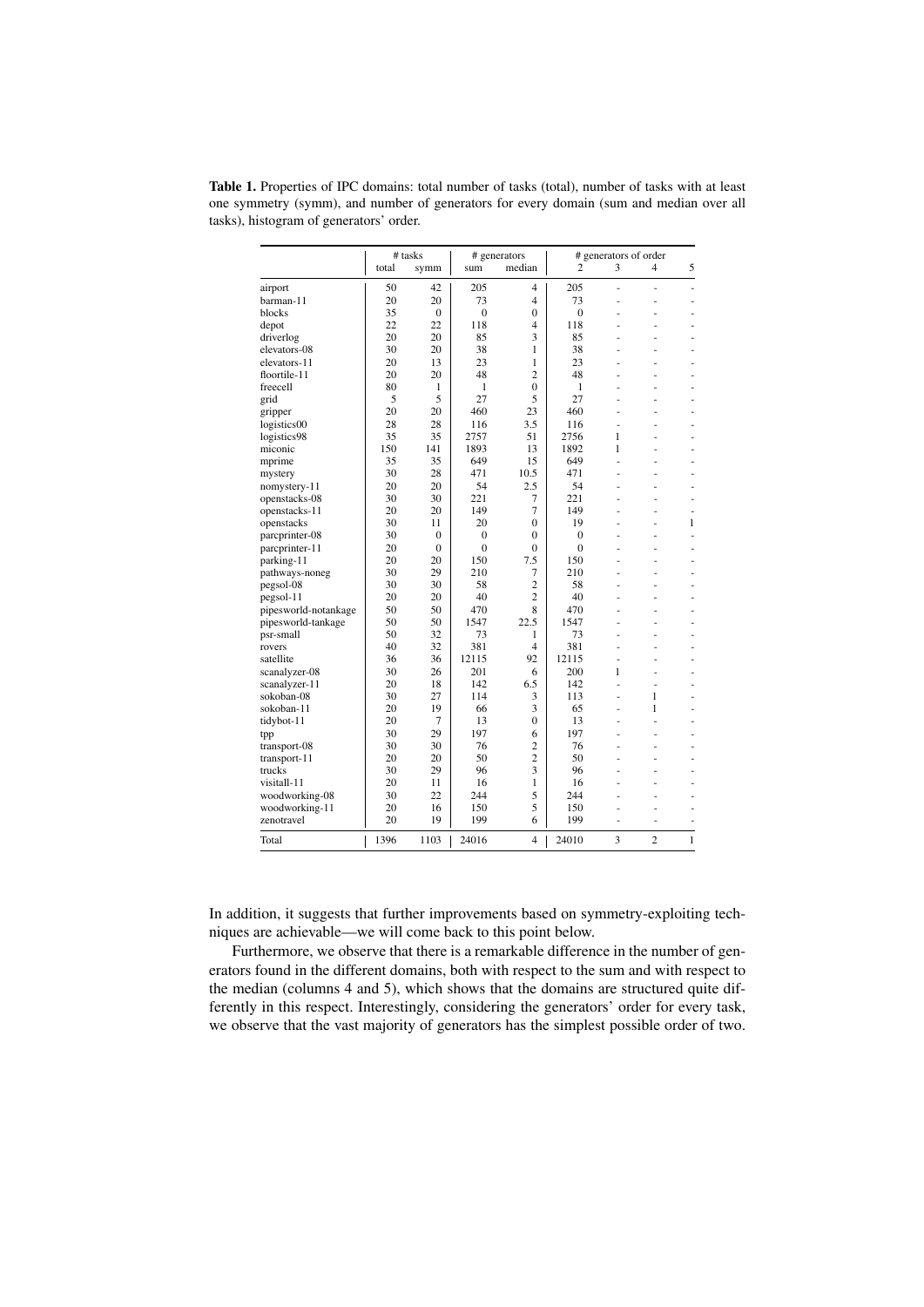In rare cases, however, there also exist more complex generators of higher order. We should note that even having all generators being of order 2 does not ensure that all elements of the group will be of that order. An example can be seen in Gripper domain, where generators found by Bliss represent either (a) symmetries between two grippers, or (b) symmetries between ball i and ball  $i + 1$ , for all  $1 \le i \le n$ . All generators are of order 2, but there are elements of all orders up to  $n$  that can be composed out of those generators. Note also that other tools for finding automorphisms of coloured graphs might have found a different set of generators. Lastly, note that group or generator orders are only some of the features describing group structure and knowing a group structure could result in better exploitation of the found symmetries. Apparently, as we will see in the next sections, the existing methods already yield powerful symmetry elimination techniques for planning. It remains an open question *why* so many of the generators discovered by Bliss have this particular order. We suspect that the generators' order depends on the *representation* of the considered planning task. Currently, we have used the  $SAS^+$  representation generated by the Fast Downward planner. It will be interesting to investigate if there are more suitable  $SAS<sup>+</sup>$  representations that are more amenable to finding generators of higher order, and if the available symmetrytechniques can profit from them.

## 3.2 Setup of the Study

Our evaluation focuses on abstraction heuristics because they represent a popular class of planning heuristics used for cost-optimal planning that are presumably not invariant under symmetries. In more detail, we evaluate heuristics based on merge-and-shrink [12], iPDB [10] in the implementation by Sievers, Ortlieb and Helmert [21], and CE-GAR [19].

To use symmetrical lookups and orbit space search in combination with merge-andshrink heuristics, we need to make sure that the heuristics yield admissible values for all symmetrical states. While this might seem obvious at first glance, admissibility is no longer guaranteed for regular merge-and-shrink heuristics within a straight-forward combination: in Fast Downward, abstract states in intermediate abstractions are pruned if they are unreachable from the initial state of the task. However, as the applied symmetries do not stabilize the initial state, admissibility can be violated because a non dead-end state could have a symmetrical state which corresponds to such a pruned abstract state. To address this issue, we simply disable this pruning within the computation of merge-and-shrink in all configurations that combine merge-and-shrink with orbit search. (The alternative of only using symmetries that additionally stabilize the initial state yields fewer symmetries and performs worse.) For the combinations of mergeand-shrink with symmetrical lookups and without orbit space search, we address this problem by ignoring symmetrical states with values of infinity if the original state is not evaluated to infinity. (The alternatives of only using symmetries that also stabilize the initial state again performs worse, and disabling the pruning of unreachable states within merge-and-shank is slightly worse in this setting.)

In the following, we focus on merge-and-shrink heuristics because all symmetry techniques (including factored symmetries) are applicable. Results for iPDB and CE-GAR are discussed at the end of the section.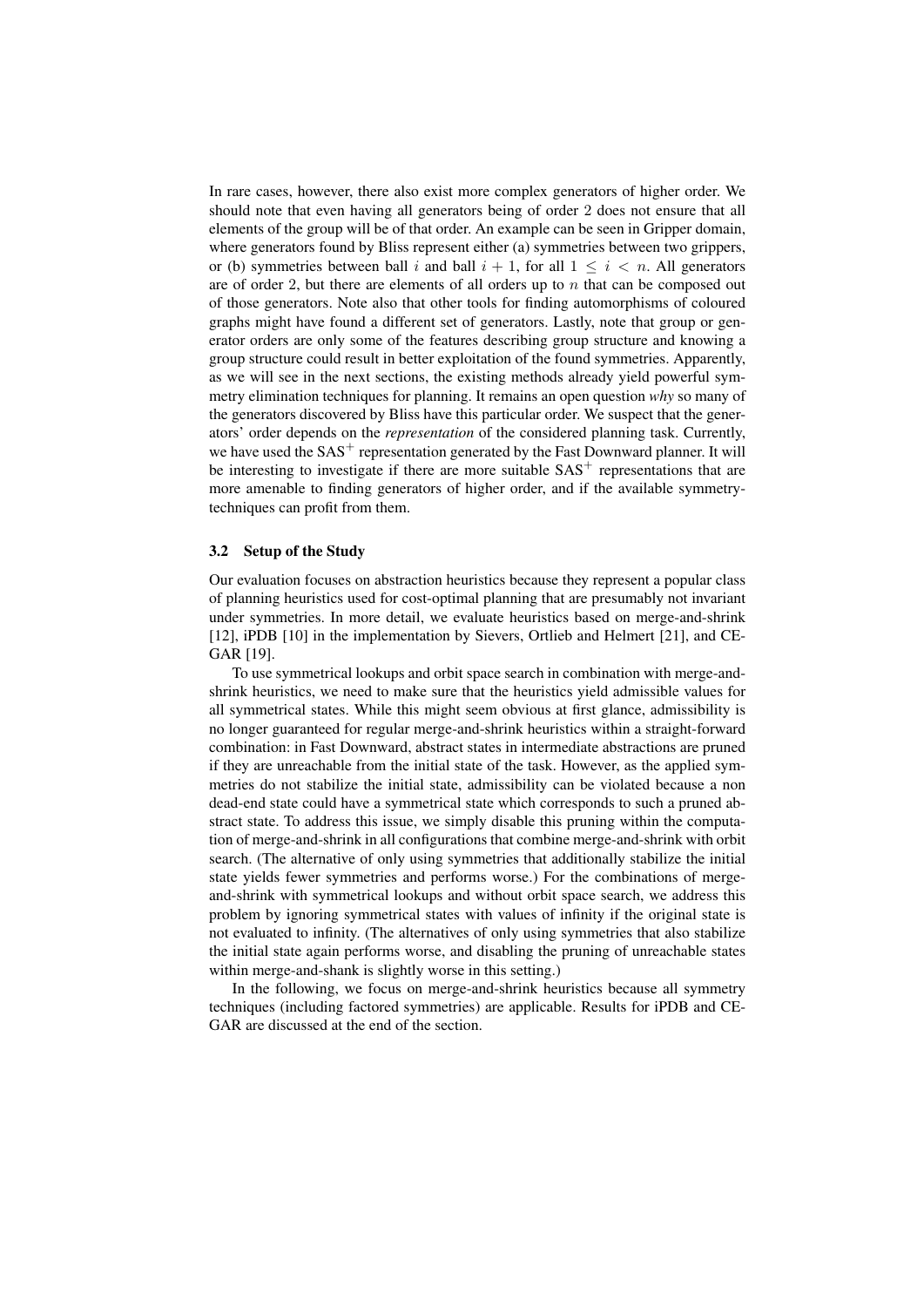#### 3.3 Symmetrical Lookups and BPMX

We investigate the following questions: First, how much can symmetrical lookups reduce the number of expansions and increase the coverage (i.e. the number of solved problems)? Second, what is the influence of the number of considered symmetrical states? Third, can these techniques improve the total runtime? Fourth, how important is BPMX in this setting? We report results for the best available merge-and-shrink configuration in Fast Downward, which uses the merging strategy DFP [22] and the shrinking strategy based on bisimulation [16] with size limit 50000.

We address the first three questions (i.e. no use of BPMX yet) in a first experiment, reported in Table 2. We compare the baseline, i.e.  $A^*$  with merge-and-shrink (base), to merge-and-shrink with the inclusion of symmetrical lookups for 1 symmetrical state found by a short random walk in the orbit (slone), and for 5, 10 or all symmetrical states found by a breadth first search in the orbit (slsub5, slsub10, slall). We observe the following trends. Symmetrical lookups generally help in increasing the coverage and reducing the number of expansions, $4$  both with respect to the sum over all commonly solved tasks as well as with respect to the median over all tasks solved by at least one configuration (where unsolved tasks are counted as infinity). While the extreme ends of the spectrum (considering one vs all symmetrical states) does not hit the sweet spot of the tradeoff to be as informative and efficient as possible, considering *some* symmetrical states can considerably decrease the number of expansions while still being efficiently computable. In the following, when referring to symmetrical lookups, we always mean the best configuration where the  $h$  value is maximized over 10 additional symmetrical states (and call it "sl" from here on).

Table 2. M&S (base) vs. M&S with symmetrical lookups: one symmetrical state computed via a short random walk (slone), a subset of symmetrical states of size 5/10 (slsub5/10), all symmetrical states (slall).

|                   | base      | slone     | slsub5    | slsub10   | slall     |
|-------------------|-----------|-----------|-----------|-----------|-----------|
| Coverage          | 652       | 656       | 658       | 658       | 658       |
| Expansions sum    | 607602428 | 501671723 | 493848579 | 471769190 | 493848579 |
| Expansions median | 1263      | 1059      | 811       | 811       | 811       |

Next, we compare the baseline against the best configuration with symmetrical lookups in more details on a per-task base. Figure 1 shows results as scatterplots of expansions and total time for this comparison. The plot for expansions (left) shows that using symmetrical lookups improves the heuristic quality in quite a lot of problems (reduced number of expansions). Considering the runtime (right plot), we see that computing symmetrical states as expected incurs a computational overhead that results in a general increase of runtime. Still, the coverage increases as previously shown in Ta-

 $4$  Note that we generally report the number of expansions excluding the last  $f$  layer to avoid the (arbitrary) tie-breaking effects in the last  $f$  layer.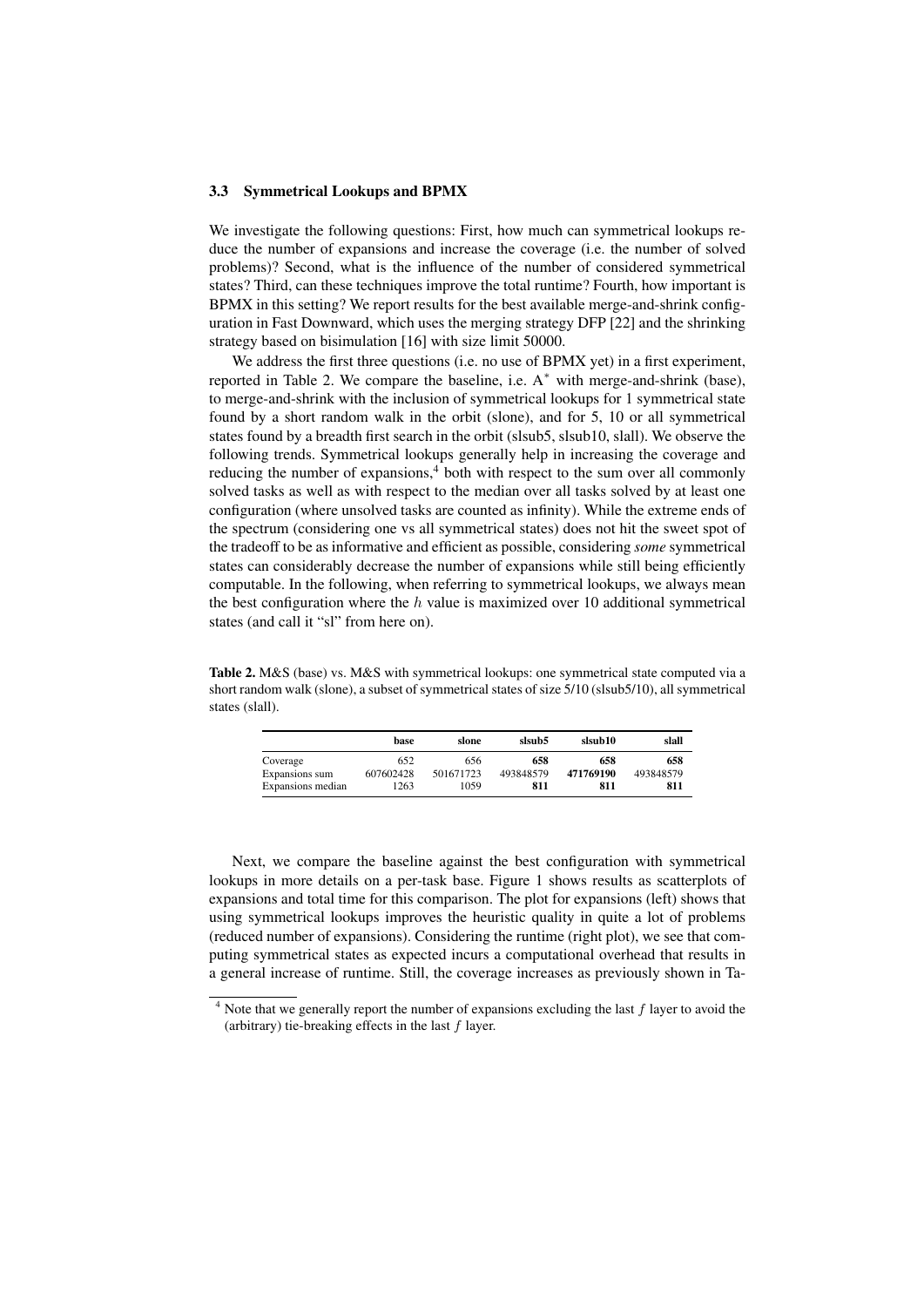ble 2, and hence the heuristic quality improvement in this comparison outweighs the increase in runtime.



Fig. 1. M&S (base) vs. M&S with symmetrical lookups (sl): expansions (left) and total time (right)

Finally, we investigate to which extent BPMX can help in combination with symmetrical lookups, which generally render heuristics to be inconsistent. We evaluate three variants: the most simple variant that only updates  $h$  values of successor states (bp1), a variant that updates the  $h$  values recursively up to a depth of 2 (i.e. for successor states of successor states, including the parents if there exist invertible operators, which corresponds to BPMX in the sense of Felner et al. [6]) (bp2), and a variant that performs up to 10 recursive updates of h values of previously visited states (bp10). Table 3 shows the results.

Table 3. M&S (base) vs. M&S with symmetrical lookups (sl) with and without BPMX of varying depth X (-bpX).

|                   | base      | sl        | sl-bp1    | sl-bp2    | $sl-bp10$ |
|-------------------|-----------|-----------|-----------|-----------|-----------|
| Coverage          | 652       | 658       | 658       | 658       | 658       |
| Expansions sum    | 607602428 | 471769190 | 471769292 | 471769236 | 471769236 |
| Expansions median | 1260      | 751       | 751       | 751       | 751       |

We observe that, in contrast to results reported in the heuristic search community, BPMX does not help when applied for planning problems. The reduction in expansions compared to using symmetrical lookups without BPMX is very small, in a range not visible when comparing the median over tasks, and there is no coverage gain. As one would expect based on these numbers, a comparison of symmetrical lookups with BPMX (with recursive updates up to depth 10) against the baseline yields scatterplots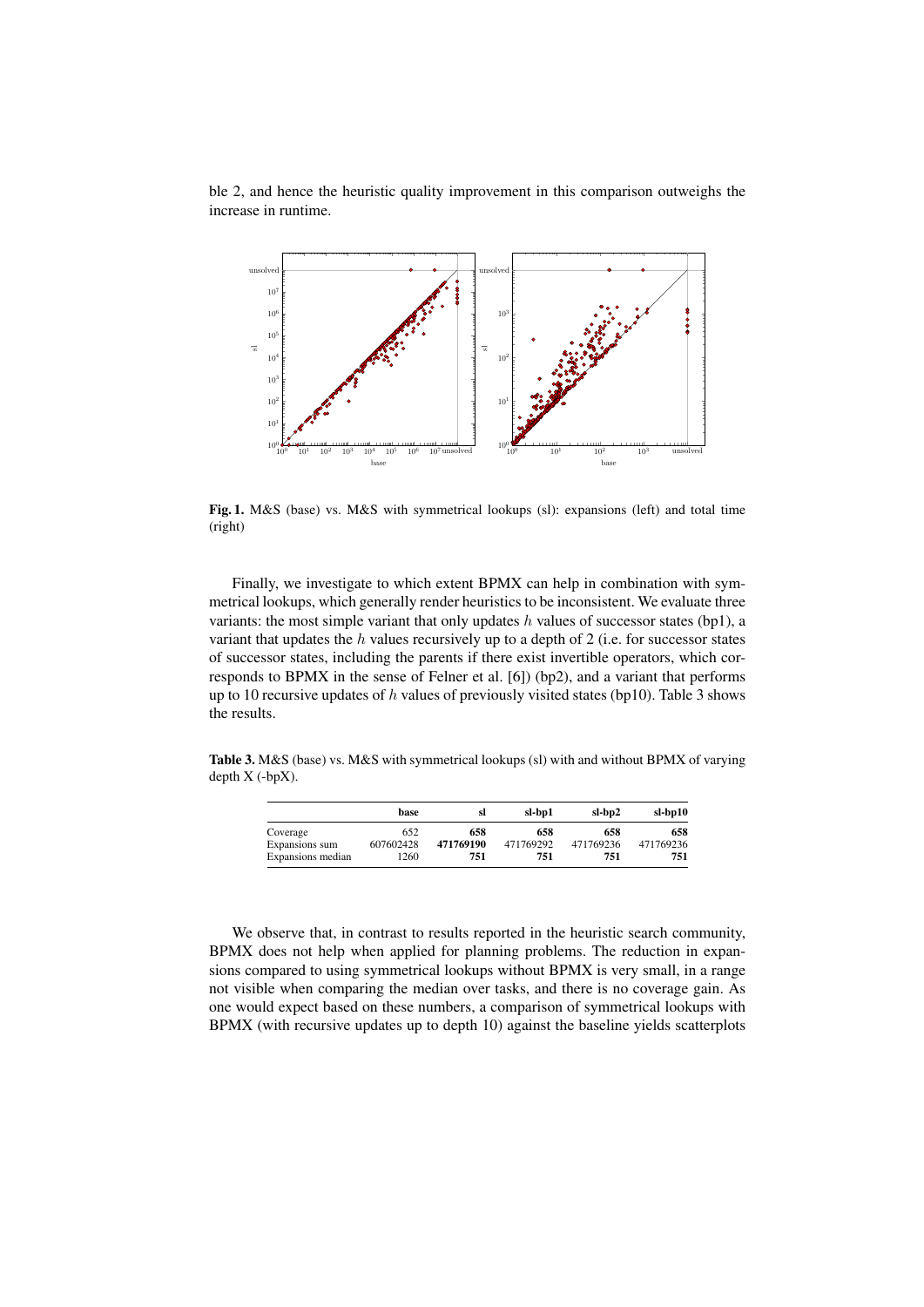that look the same as the plots in Fig. 1. Also a direct comparison of using symmetrical lookups with and without BPMX shows that the number of expansions remains the same for nearly all tasks, and the runtime slightly increases for some tasks. A more detailed analysis reveals that heuristic value corrections due to BPMX only occur in 13 domains, in approximately 2% of all tasks for which the merge-and-shrink abstraction was successfully computed, which shows that in most cases, merge-and-shrink with symmetrical lookups still remains a consistent heuristic.

We conclude that symmetrical lookups with not too much overhead, i.e. for a limited number of additional symmetrical states evaluations in every state, can yield performance improvements for planning. Using BPMX may improve the heuristic quality in very few cases, but the computational overhead never pays off (but it also does not hurt in terms of coverage in the tested configurations). In the following, we hence stick to using symmetrical lookups without BPMX.

### 3.4 Results for Merge-and-Shrink Heuristic

In our final experiments for merge-and-shrink, we compare all techniques. We again use  $A^*$  with merge-and-shrink as baseline (base), and combine merge-and-shrink with symmetrical lookups (sl) as before, with orbit space search (oss), and with factored symmetries in the configuration "symm" reported by Sievers et al. [23] (fs). Table 4 shows domain-wise coverage and the number of expansions as the sum over commonly solved tasks and as the median over all tasks solved by at least one configuration.

Comparing the individual techniques to the baseline (columns 2–5), we observe that all symmetry techniques help, both in terms of coverage and expansions. For the domains with no symmetries (Blocksworld and both Parcprinter domains), there is a slight reduction in coverage for some configurations due to the overhead of searching for symmetries without finding any. For all other domains, orbit space search and symmetrical lookups only reduce coverage in a very few cases, whereas factored symmetries perform worse in a few more cases. Generally, orbit space search yields by far the strongest performance improvement (both in terms of coverage and expansions), compared to symmetrical lookups and factored symmetries that increase the coverage rather modestly, but also reduce expansions.

When combining the individual techniques (columns 6–9), we again observe that orbit space search increases the coverage for all configurations, i.e. it is always beneficial to include it with either of the other two techniques, compared to only using one of the other techniques (with one exception in the domain nomystery). The combination of factored symmetries with orbit space search is particularly beneficial, achieving the overall highest coverage, improving over both using only factored symmetries or only using orbit space search. The opposite holds for the combination of symmetrical lookups with orbit space search: coverage decreases compared to only using orbit space search. We generally observe that adding symmetrical lookups to a configuration decreases the number of expansions as expected, but does not increase performance in terms of coverage, due to the computational overhead.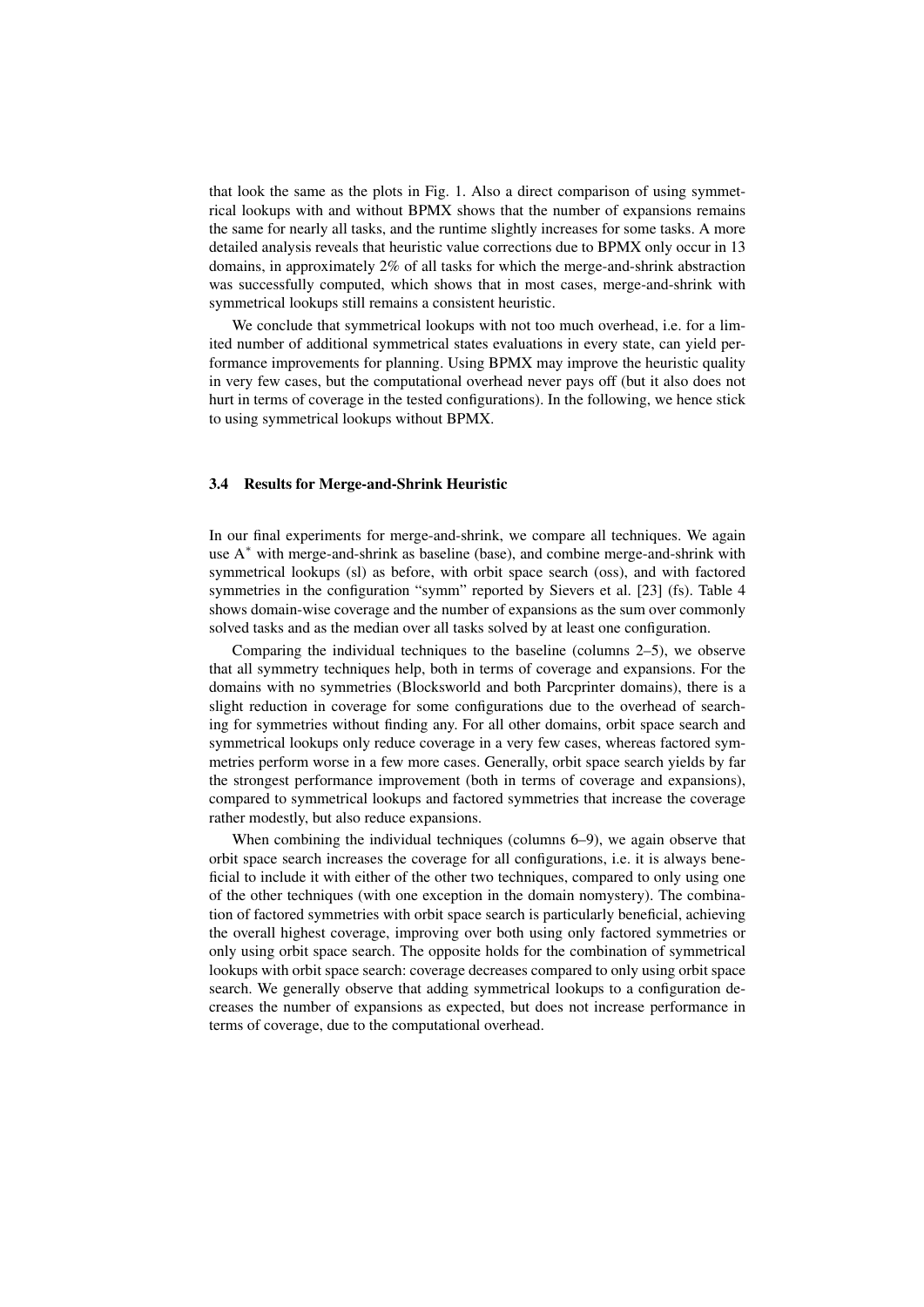Table 4. Domain-wise coverage and aggregated expansions (sum and median) for M&S with all symmetry combinations. Abbreviations: base: A<sup>∗</sup> , oss: orbit space search, sl: symmetrical lookups, fs: factored symmetries; X-Y: combination of X and Y; all: combination of oss, sl and fs.

|                          | base                    | <b>OSS</b>              | sl                      | fs                      | oss-sl         | oss-fs         | sl-fs          | all                     |
|--------------------------|-------------------------|-------------------------|-------------------------|-------------------------|----------------|----------------|----------------|-------------------------|
| airport (50)             | 18                      | 18                      | 18                      | 18                      | 18             | 18             | 18             | 18                      |
| barman-11 $(20)$         | $\overline{4}$          | 8                       | $\overline{4}$          | $\overline{4}$          | $\overline{7}$ | 8              | $\overline{4}$ | 7                       |
| blocks $(35)$            | 27                      | 27                      | 27                      | 26                      | 27             | 27             | 26             | 26                      |
| depot(22)                | 6                       | 8                       | 7                       | $\overline{7}$          | 8              | 9              | 7              | 9                       |
| driverlog $(20)$         | 12                      | 13                      | 12                      | 12                      | 13             | 13             | 12             | 13                      |
| elevators-08 (30)        | 16                      | 19                      | 17                      | 16                      | 19             | 18             | 17             | 18                      |
| elevators- $11(20)$      | 13                      | 16                      | 14                      | 13                      | 16             | 15             | 14             | 15                      |
| floortile-11 $(20)$      | 5                       | 5                       | 5                       | $\overline{c}$          | 5              | 3              | $\overline{2}$ | 3                       |
| freecell (80)            | 20                      | 20                      | 20                      | 20                      | 20             | 20             | 20             | 20                      |
| grid(5)                  | $\overline{2}$          | $\overline{2}$          | $\overline{2}$          | $\overline{2}$          | $\overline{2}$ | $\overline{2}$ | $\overline{2}$ | $\overline{2}$          |
| gripper $(20)$           | 19                      | 20                      | 19                      | 18                      | 20             | 20             | 18             | 20                      |
| logistics $00(28)$       | 20                      | 20                      | 20                      | 20                      | 20             | 20             | 20             | 20                      |
| logistics $98(35)$       | 5                       | 5                       | 5                       | $\overline{4}$          | 5              | 5              | $\overline{4}$ | 5                       |
| miconic (150)            | 72                      | 76                      | 73                      | 77                      | 75             | 78             | 76             | 78                      |
| mprime $(35)$            | 23                      | 22                      | 23                      | 23                      | 22             | 23             | 23             | 23                      |
| mystery $(30)$           | 16                      | 16                      | 16                      | 16                      | 15             | 17             | 16             | 16                      |
| nomystery- $11(20)$      | 18                      | 18                      | 20                      | 16                      | 20             | 18             | 16             | 18                      |
| openstacks-08 (30)       | 20                      | 24                      | 19                      | 20                      | 23             | 24             | 19             | 23                      |
| openstacks- $11(20)$     | 15                      | 19                      | 14                      | 15                      | 18             | 19             | 14             | 18                      |
| openstacks (30)          | 7                       | 7                       | 7                       | 7                       | 7              | 7              | 7              | $\overline{7}$          |
| parcprinter-08 (30)      | 14                      | 13                      | 14                      | 14                      | 13             | 13             | 14             | 13                      |
| parcprinter-11 (20)      | 10                      | 9                       | 10                      | 10                      | 9              | 9              | 10             | 9                       |
| parking- $11(20)$        | $\overline{c}$          | $\overline{c}$          | $\overline{c}$          | 7                       | $\overline{2}$ | $\overline{7}$ | 7              | $\overline{7}$          |
| pathways-noneg (30)      | $\overline{\mathbf{4}}$ | $\overline{\mathbf{4}}$ | $\overline{\mathbf{4}}$ | $\overline{\mathbf{4}}$ | 4              | 4              | 4              | $\overline{\mathbf{4}}$ |
| $pegsol-08(30)$          | 29                      | 29                      | 29                      | 27                      | 29             | 28             | 27             | 28                      |
| $pegsol-11(20)$          | 19                      | 19                      | 19                      | 17                      | 19             | 18             | 17             | 18                      |
| pipesworld-nt (50)       | 16                      | 18                      | 15                      | 16                      | 16             | 18             | 16             | 16                      |
| pipesworld-t (50)        | 14                      | 17                      | 14                      | 15                      | 17             | 17             | 15             | 17                      |
| $psr$ -small $(50)$      | 50                      | 50                      | 50                      | 50                      | 50             | 50             | 50             | 50                      |
| rovers $(40)$            | 8                       | 8                       | 8                       | 8                       | 8              | 8              | 8              | 8                       |
| satellite (36)           | 6                       | 7                       | 6                       | 6                       | 6              | 7              | 6              | $\overline{7}$          |
| scanalyzer-08 (30)       | 13                      | 18                      | 13                      | 12                      | 18             | 17             | 12             | 17                      |
| scanalyzer-11 (20)       | 10                      | 14                      | 10                      | 9                       | 14             | 13             | 9              | 13                      |
| sokoban-08 (30)          | 26                      | 29                      | 27                      | 30                      | 29             | 30             | 30             | 30                      |
| sokoban-11 $(20)$        | 20                      | 20                      | 20                      | 20                      | 20             | 20             | 20             | 20                      |
| tidybot-11 $(20)$        | 1                       | $\mathbf{1}$            | $\mathbf{1}$            | 1                       | 1              | 1              | 1              | 1                       |
| tpp(30)                  | 6                       | 7                       | 7                       | 6                       | 8              | 7              | 6              | $\overline{7}$          |
| transport-08 $(30)$      | 11                      | 11                      | 11                      | 11                      | 11             | 11             | 11             | 11                      |
| transport-11 $(20)$      | 6                       | 7                       | 7                       | 6                       | 7              | 7              | 7              | 7                       |
| trucks $(30)$            | $\overline{7}$          | 8                       | $\overline{7}$          | 8                       | 8              | 9              | 8              | 9                       |
| visitall- $11(20)$       | 9                       | 9                       | 9                       | 10                      | 9              | 10             | 10             | 10                      |
| woodworking-08 (30)      | 13                      | 13                      | 13                      | 13                      | 13             | 12             | 13             | 12                      |
| woodworking-11 (20)      | 8                       | 8                       | 8                       | 8                       | 8              | $\overline{7}$ | 8              | 7                       |
| zenotravel (20)          | 12                      | 12                      | 12                      | 10                      | 12             | 11             | 11             | 12                      |
| Coverage sum (1396)      | 652                     | 696                     | 658                     | 654                     | 691            | 698            | 655            | 692                     |
| <b>Expansions sum</b>    | $5.16e + 8$             | $2.68e + 8$             | $4.01e+8$               | $3.65e + 8$             | $2.54e + 8$    | $2.39e + 8$    | $3.44e + 8$    | $2.32e + 8$             |
| <b>Expansions median</b> | 5077                    | 4292                    | 4481                    | 7432                    | 2814           | 5499           | 6216           | 4593                    |

## 3.5 Results for iPDB and CEGAR Heuristics

We investigate orbit space search and symmetrical lookups with iPDB and with the CE-GAR heuristic in its best configuration using the landmarks and goals decomposition [19]. Again, we report results for computing 10 symmetrical states when using symmet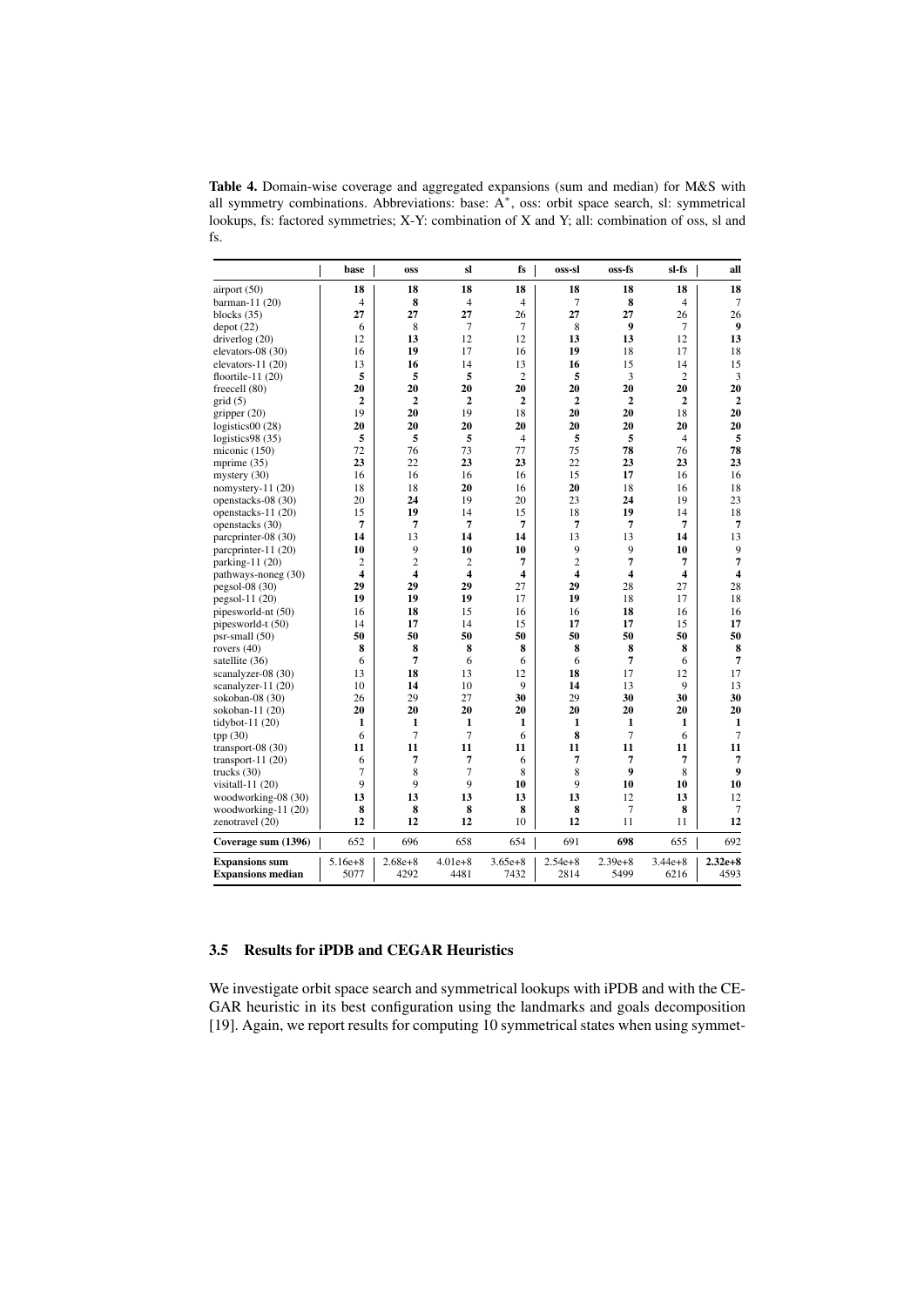rical lookups, and leave out BPMX as its benefit is negligible also in this context. Table 5 shows a domain-wise overview of coverage and summarized expansions (summed over commonly solved tasks and the median over all tasks solved by at least one configuration of the heuristic) for A<sup>∗</sup> with the corresponding heuristic (base), and for the corresponding heuristic combined with orbit space search (oss), symmetrical lookups (sl), and the combination thereof (oss-sl).

|                           | <b>CEGAR</b>            |                         |                |                | iPDB           |                         |                |           |
|---------------------------|-------------------------|-------------------------|----------------|----------------|----------------|-------------------------|----------------|-----------|
|                           | base                    | <b>OSS</b>              | sl             | oss-sl         | base           | <b>OSS</b>              | sl             | oss-sl    |
| airport (50)              | 32                      | 24                      | 30             | 28             | 23             | 23                      | 23             | 23        |
| barman-11 (20)            | $\overline{4}$          | 8                       | $\overline{4}$ | 6              | $\overline{4}$ | 8                       | $\overline{4}$ | 7         |
| blocks $(35)$             | 18                      | 18                      | 18             | 18             | 28             | 28                      | 28             | 28        |
| depot(22)                 | 6                       | $\overline{7}$          | 6              | 7              | 8              | 10                      | 7              | 11        |
| driverlog $(20)$          | 10                      | 11                      | 10             | 12             | 13             | 13                      | 13             | 13        |
| elevators-08 (30)         | 18                      | 19                      | 19             | 19             | 20             | 21                      | 20             | 21        |
| elevators- $11(20)$       | 15                      | 16                      | 16             | 16             | 16             | 17                      | 16             | 17        |
| floortile-11 $(20)$       | $\overline{2}$          | 2                       | 2              | 2              | $\overline{c}$ | 3                       | $\overline{c}$ | 3         |
| freecell $(80)$           | 52                      | 53                      | 53             | 52             | 20             | 20                      | 20             |           |
| grid(5)                   | $\overline{2}$          | $\overline{2}$          | $\overline{2}$ | $\overline{2}$ | 3              | 3                       | 3              | 3         |
| gripper (20)              | $\overline{7}$          | 20                      | $\overline{7}$ | 20             | $\overline{7}$ | 20                      | $\overline{7}$ | 20        |
| logistics00 (28)          | 20                      | 15                      | 20             | 16             | 21             | 20                      | 21             | 20        |
| logistics $98(35)$        | 9                       | 5                       | 8              | 6              | 5              | 5                       | 5              | 5         |
| miconic $(150)$           | 71                      | 75                      | 66             | 73             | 55             | 60                      | 55             | 58        |
| mprime $(35)$             | 26                      | 24                      | 27             | 23             | 23             | 23                      | 23             | 23        |
| mystery $(30)$            | 17                      | 16                      | 17             | 15             | 16             | 17                      | 16             | 17        |
| nomystery-11 (20)         | 14                      | 13                      | 14             | 14             | 18             | 20                      | 19             | 20        |
| openstacks-08 (30)        | 20                      | 24                      | 19             | 23             | 20             | 24                      | 19             | 23        |
| openstacks-11 (20)        | 15                      | 19                      | 14             | 18             | 15             | 19                      | 14             | 18        |
| openstacks (30)           | 7                       | 7                       | 7              | 7              | 7              | 7                       | 7              | 7         |
| parcprinter-08 (30)       | 22                      | 22                      | 22             | 22             | 13             | 13                      | 13             | 13        |
| parcprinter-11 (20)       | 17                      | 17                      | 17             | 17             | 9              | 9                       | 9              | 9         |
| parking-11 (20)           | $\bf{0}$                | $\bf{0}$                | $\bf{0}$       | $\bf{0}$       | 7              | 7                       | 7              | 7         |
| pathways-noneg (30)       | $\overline{\mathbf{4}}$ | $\overline{\mathbf{4}}$ | 4              | 4              | 4              | $\overline{\mathbf{4}}$ | 4              | 4         |
| $pegsol-08(30)$           | 28                      | 28                      | 28             | 28             | 28             | 29                      | 27             | 28        |
| $pegsol-11(20)$           | 18                      | 18                      | 18             | 18             | 19             | 20                      | 18             | 19        |
| pipesworld-notankage (50) | 17                      | 20                      | 17             | 18             | 21             | 24                      | 20             | 22        |
| pipesworld-tankage (50)   | 13                      | 18                      | 13             | 17             | 16             | 20                      | 16             | 19        |
| $psr$ -small $(50)$       | 49                      | 50                      | 49             | 50             | 49             | 50                      | 49             | 50        |
| rovers $(40)$             | 7                       | $\overline{7}$          | 7              | 7              | 8              | 8                       | 8              | 8         |
| satellite (36)            | 6                       | 7                       | 6              | 6              | 6              | 6                       | 6              | 6         |
| scanalyzer-08 (30)        | 12                      | 16                      | 12             | 15             | 13             | 18                      | 13             | 18        |
| scanalyzer-11 (20)        | 9                       | 12                      | 9              | 11             | 10             | 14                      | 10             | 14        |
| sokoban-08 (30)           | 22                      | 27                      | 20             | 26             | 29             | 30                      | 29             | 30        |
| sokoban-11 (20)           | 19                      | 20                      | 17             | 20             | 20             | 20                      | 20             | 20        |
| tidybot-11 $(20)$         | 14                      | 10                      | 14             | 14             | 14             | 14                      | 14             | 14        |
| tpp(30)                   | $\overline{7}$          | 8                       | $\overline{7}$ | 8              | 6              | $\overline{7}$          | 6              | 7         |
| transport-08 $(30)$       | 11                      | 11                      | 11             | 11             | 11             | 11                      | 11             | 11        |
| transport-11 $(20)$       | 6                       | 6                       | 6              | 6              | 6              | 7                       | 6              | 7         |
| trucks $(30)$             | 12                      | 12                      | 12             | 12             | 8              | 10                      | 9              | 10        |
| visitall-11 $(20)$        | 9                       | 9                       | 9              | 9              | 16             | 16                      | 16             | 16        |
| woodworking-08 (30)       | 12                      | 12                      | 12             | 12             | 9              | 9                       | 9              | 9         |
| woodworking-11 (20)       | 7                       | 7                       | 7              | 7              | 4              | $\overline{\mathbf{4}}$ | 4              | 4         |
| zenotravel (20)           | 12                      | 12                      | 13             | 13             | 11             | 12                      | 11             | 11        |
| Sum (1396)                | 698                     | 731                     | 689            | 728            | 661            | 723                     | 657            | 713       |
| Expansions sum            | $50.8e + 8$             | $29.2e + 8$             | $44.5e+8$      | $19.1e+8$      | $33.2e + 8$    | $15.0e + 8$             | $31.4e+8$      | $13.3e+8$ |
| Expansions median         | 5118                    | 7285                    | 5799           | 2906           | 6931           | 2440                    | 6339           | 1952      |

Table 5. CEGAR and iPDB with  $A^*$  (base), with orbit space search (oss), with  $A^*$  and symmetrical lookups (sl), and with a combination of oss and sl (oss-sl).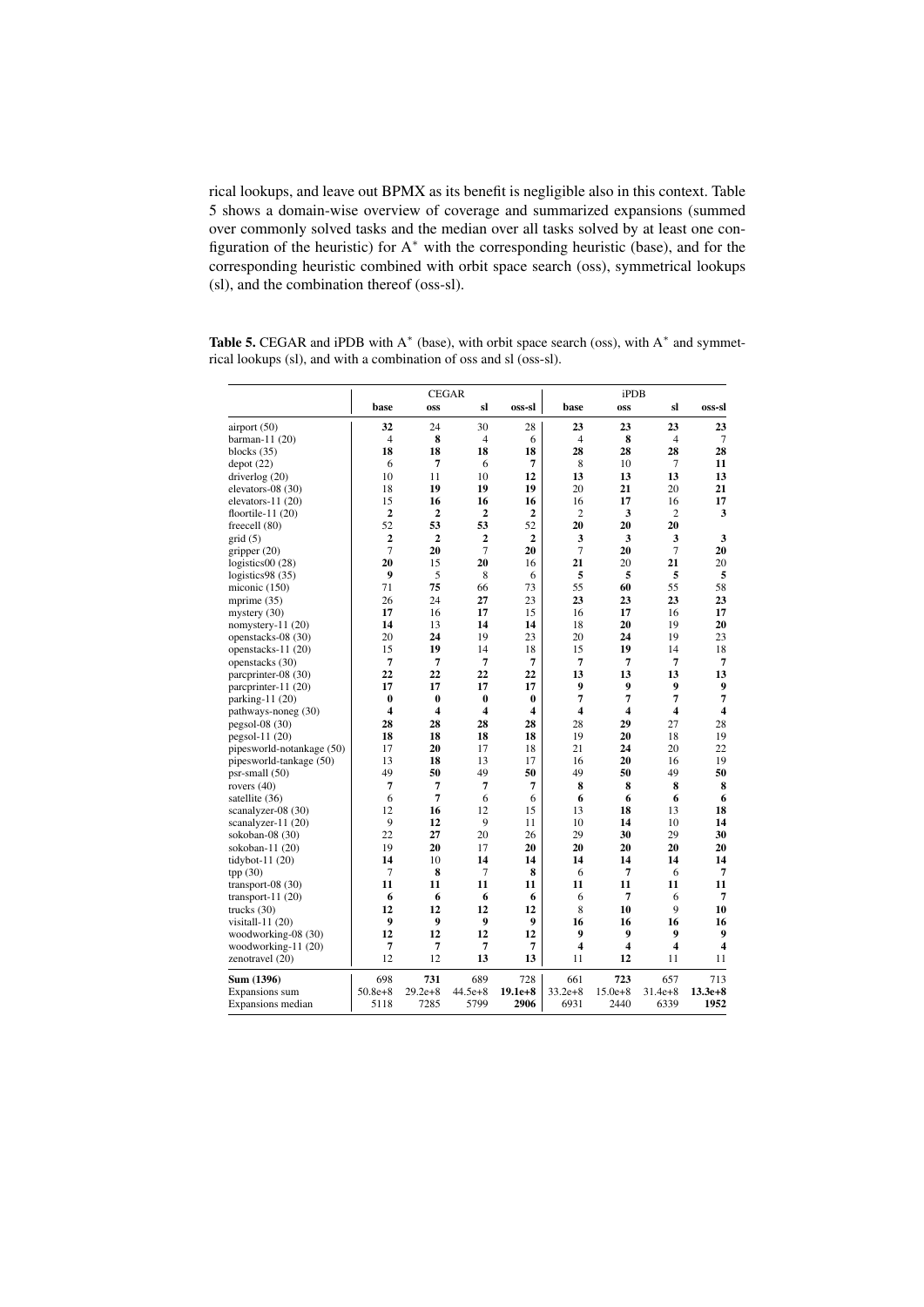For CEGAR, we observe that orbit space search is again, as for merge-and-shrink, the most improving symmetry-based technique. However, the are also several domains in which coverage decreases and the median of expansions is even higher than with the baseline. Presumably, due to the way they are constructed, CEGAR abstractions are especially well-informed along a path from the initial state to the goal, but not necessarily on a symmetrical path (because our symmetries do not stabilize the initial stated). Furthermore, due to the CEGAR computation starting the refinement near goal states, CEGAR abstractions yield well-informed heuristics close to the goal, which often results in fewer expansions on the last  $f$  layer than with other heuristics. Indeed, computing the median of expansions including the last  $f$  layer, the number for CEGAR with orbit space search is smaller than for the baseline. The second observation for CEGAR is that adding symmetrical lookups reduces the summed number of expansions as for merge-and-shrink, but also decreases coverage due to the computational overhead both compared to the baseline and orbit space search.

Considering iPDB, we observe a behavior more similar to merge-and-shrink than CEGAR: orbit space search is the best performer in terms of coverage in 42 out of 44 domains, and expansions are greatly decreased. However, including symmetrical lookups is again only beneficial in terms of expansions, but not for coverage.

### 4 Discussion

Our case study shows that symmetries frequently occur in various planning tasks, and confirms that currently available symmetry-techniques can significantly help for planning with state-of-the-art abstraction heuristics. Most notably, this is the case for orbit space search, where the number of solved problems usually increases considerably for all of the considered heuristics. For the other techniques, i.e. symmetrical lookups and factored symmetries, the improvement in coverage is often rather modest (and in some cases, coverage can even decrease). We furthermore observe that BPMX does not perform equally strong for planning as for search.

Despite the improvement obtained with existing symmetry-techniques, one can argue that there is even room for further improvement because there are several domains (e.g., Airport or Rovers) where symmetries do occur, but the number of solved tasks could not be increased nevertheless. Even in the domain with the highest number of discovered symmetries (Satellite), the coverage increase is rather modest (one more solved task with merge-and-shrink and the CEGAR heuristic, no improvement for iPDB). Exploiting these symmetries more accurately can potentially yield even stronger symmetry-techniques. Additionally, it will be interesting to investigate the impact of the  $SAS<sup>+</sup>$  representation on the occurrence of symmetries.

## Acknowledgments

This work was supported by the Swiss National Science Foundation (SNSF) as part of the project "Automated Reformulation and Pruning in Factored State Spaces (ARAP)".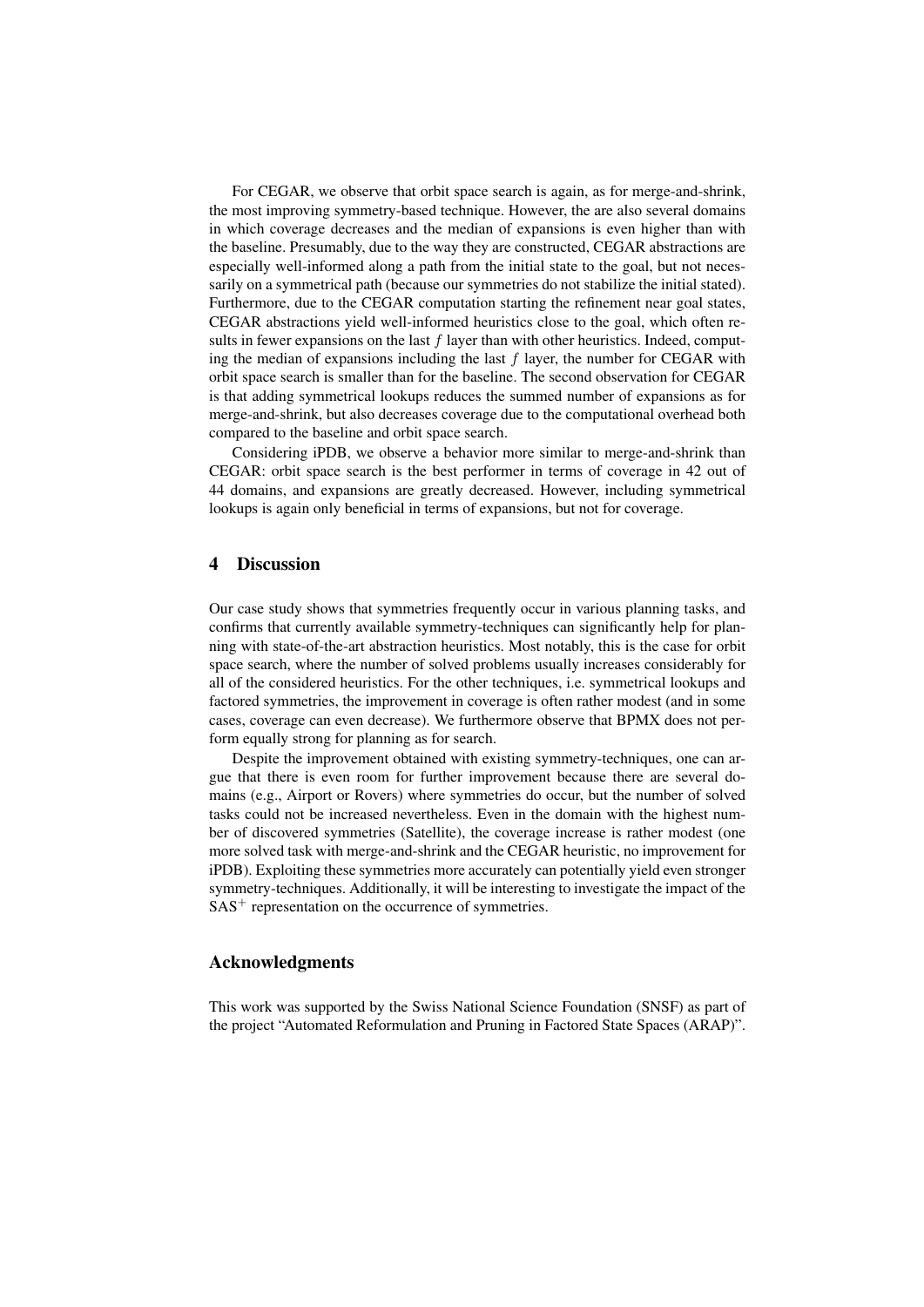## References

- 1. Bäckström, C., Nebel, B.: Complexity results for SAS<sup>+</sup> planning. Computational Intelligence 11(4), 625–655 (1995)
- 2. Culberson, J.C., Schaeffer, J.: Pattern databases. Computational Intelligence 14(3), 318–334 (1998)
- 3. Domshlak, C., Katz, M., Shleyfman, A.: Enhanced symmetry breaking in cost-optimal planning as forward search. In: McCluskey, L., Williams, B., Silva, J.R., Bonet, B. (eds.) Proceedings of the Twenty-Second International Conference on Automated Planning and Scheduling (ICAPS 2012). AAAI Press (2012)
- 4. Domshlak, C., Katz, M., Shleyfman, A.: Symmetry breaking: Satisficing planning and landmark heuristics. In: Borrajo, D., Kambhampati, S., Oddi, A., Fratini, S. (eds.) Proceedings of the Twenty-Third International Conference on Automated Planning and Scheduling (ICAPS 2013). pp. 298–302. AAAI Press (2013)
- 5. Domshlak, C., Katz, M., Shleyfman, A.: Symmetry breaking in deterministic planning as forward search: Orbit space search algorithm. Tech. Rep. IS/IE-2015-03, Technion, Haifa (2015)
- 6. Felner, A., Zahavi, U., Holte, R., Schaeffer, J., Sturtevant, N., Zhang, Z.: Inconsistent heuristics in theory and practice. Artificial Intelligence 175, 1570–1603 (2011)
- 7. Felner, A., Zahavi, U., Schaeffer, J., Holte, R.C.: Dual lookups in pattern databases. In: Kaelbling, L.P., Saffiotti, A. (eds.) Proceedings of the 19th International Joint Conference on Artificial Intelligence (IJCAI 2005). pp. 103–108. Professional Book Center (2005)
- 8. Fox, M., Long, D.: The detection and exploitation of symmetry in planning problems. In: Dean, T. (ed.) Proceedings of the Sixteenth International Joint Conference on Artificial Intelligence (IJCAI 1999). pp. 956–961. Morgan Kaufmann (1999)
- 9. Fox, M., Long, D.: Extending the exploitation of symmetries in planning. In: Ghallab, M., Hertzberg, J., Traverso, P. (eds.) Proceedings of the Sixth International Conference on Artificial Intelligence Planning and Scheduling (AIPS 2002). pp. 83–91. AAAI Press (2002)
- 10. Haslum, P., Botea, A., Helmert, M., Bonet, B., Koenig, S.: Domain-independent construction of pattern database heuristics for cost-optimal planning. In: Proceedings of the Twenty-Second AAAI Conference on Artificial Intelligence (AAAI 2007). pp. 1007–1012. AAAI Press (2007)
- 11. Helmert, M.: The Fast Downward planning system. Journal of Artificial Intelligence Research 26, 191–246 (2006)
- 12. Helmert, M., Haslum, P., Hoffmann, J., Nissim, R.: Merge-and-shrink abstraction: A method for generating lower bounds in factored state spaces. Journal of the ACM 61(3), 16:1–63 (2014)
- 13. Ip, C.N., Dill, D.L.: Better verification through symmetry. Formal Methods in System Design 9(1–2), 41–75 (1996)
- 14. Junttila, T., Kaski, P.: Engineering an efficient canonical labeling tool for large and sparse graphs. In: Proceedings of the Ninth Workshop on Algorithm Engineering and Experiments (ALENEX 2007). pp. 135–149. SIAM (2007)
- 15. Luks, E.M.: Permutation groups and polynomial-time computation. In: Groups and Computation, DIMACS Series in Discrete Mathematics and Theoretical Computer Science, vol. 11, pp. 139–175 (1993)
- 16. Nissim, R., Hoffmann, J., Helmert, M.: Computing perfect heuristics in polynomial time: On bisimulation and merge-and-shrink abstraction in optimal planning. In: Walsh, T. (ed.) Proceedings of the 22nd International Joint Conference on Artificial Intelligence (IJCAI 2011). pp. 1983–1990 (2011)